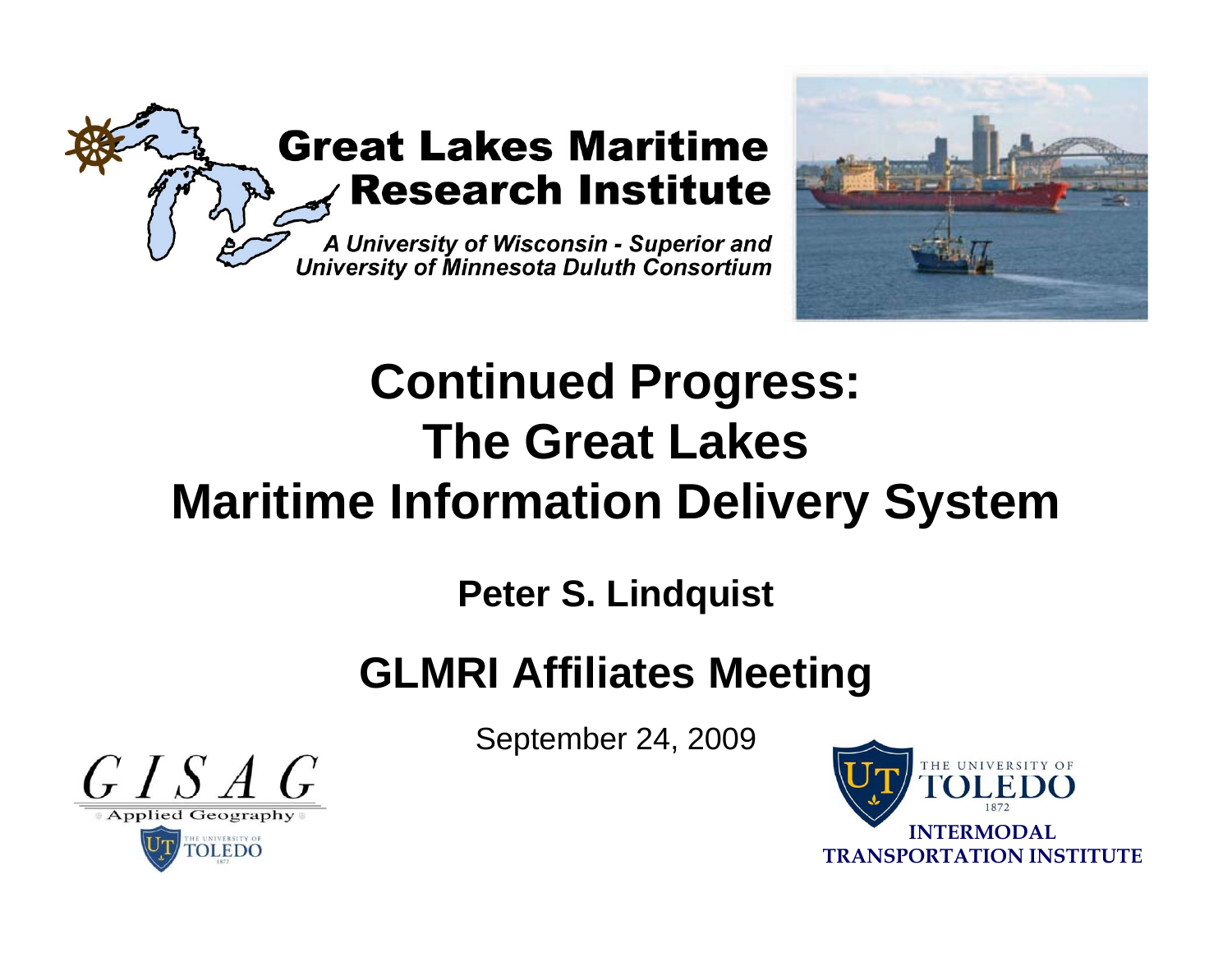

# **BACKGROUND**

# **Long-term web development project:**

- $\bullet$  To develop and manage a comprehensive data repository and information clearinghouse for the maritime transportation system in the Great Lakes
- $\bullet$  To facilitate the acquisition, storage, management,analysis and exchange of data between analysts and stakeholders
- $\bullet$  To draw linkages between maritime freight movements and economic development
- Transitional stage of project

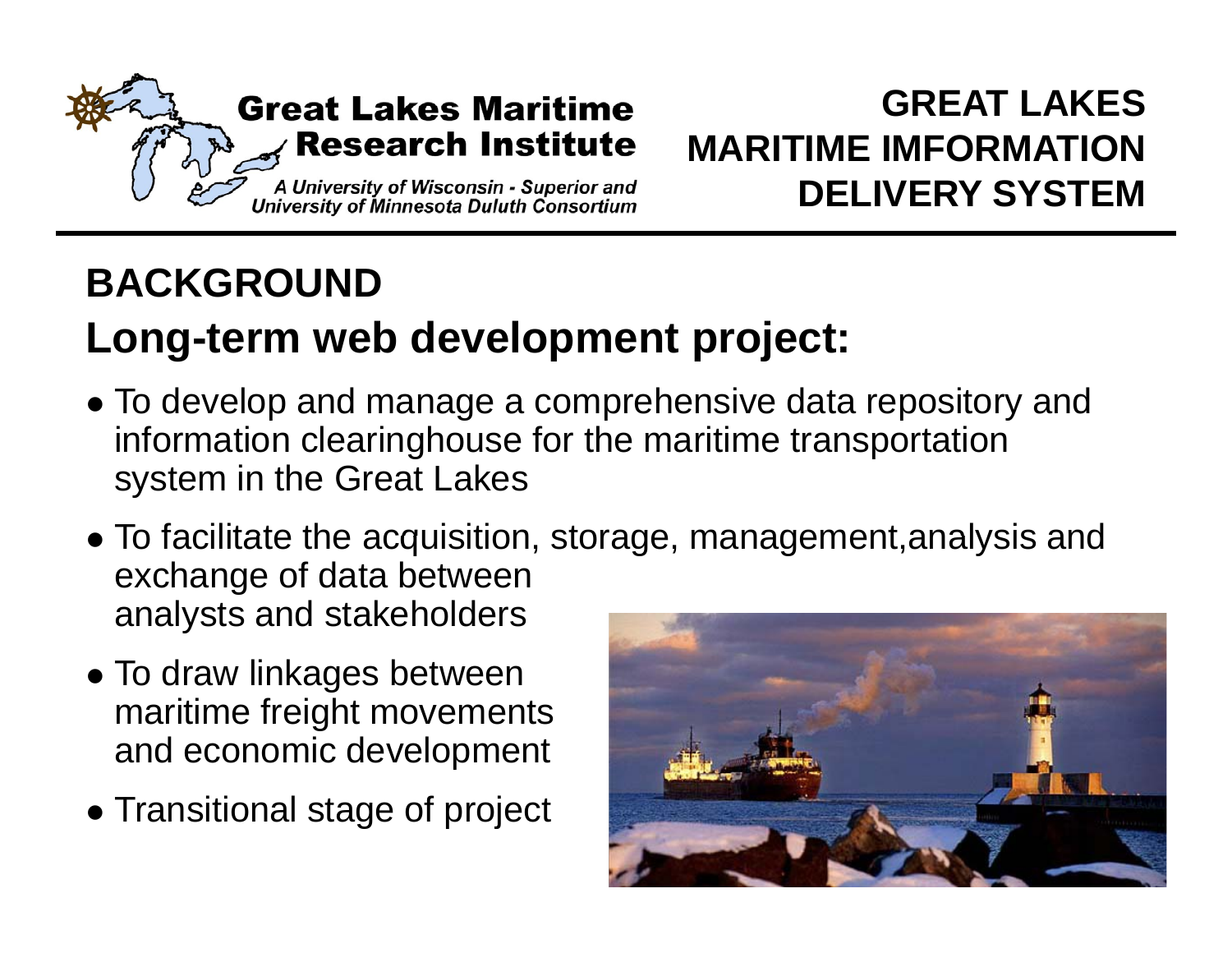

# **Objectives**

Provide a single repository for regional data with convenient secure access

Manage a comprehensive database relating:

- Economic activity among all sectors
- Regional population patterns
- Import and export flows
- Intra-regional flows
- System capacity among all modes
- Intermodal connectivity

Continue to assemble a regional database that can support freight modeling efforts.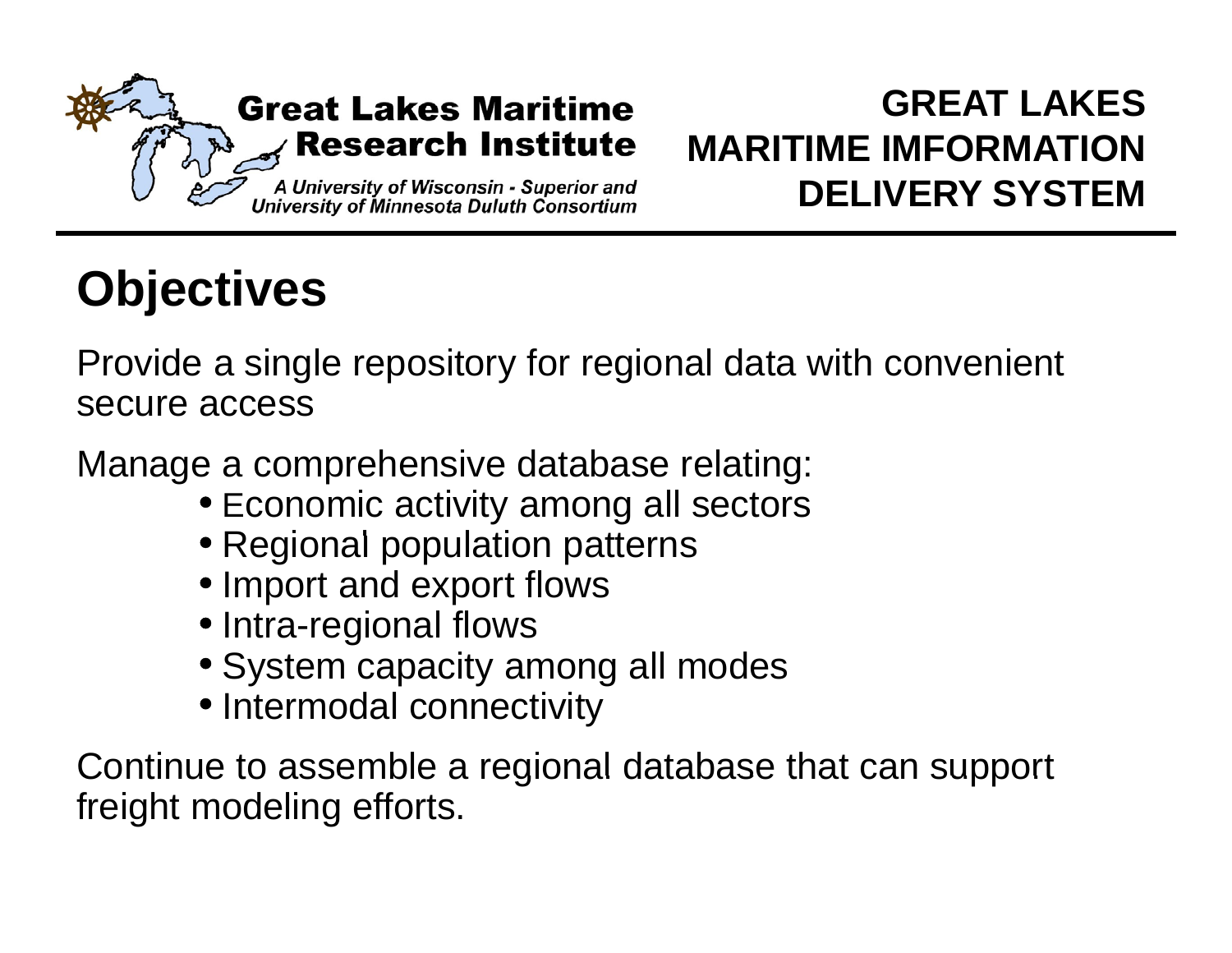

# **Objectives, Continued**

Comprehensive, seamless, spatially registered and current data repository in <sup>a</sup> GIS framework

Focus on data and information support functions for public officials and policy analysts

Projected users:

- Federal, state, and local governments
- Port Authorities
- Metropolitan planning organizations (MPOs)
- Transportation-related associations
- University research centers
- Other public stakeholders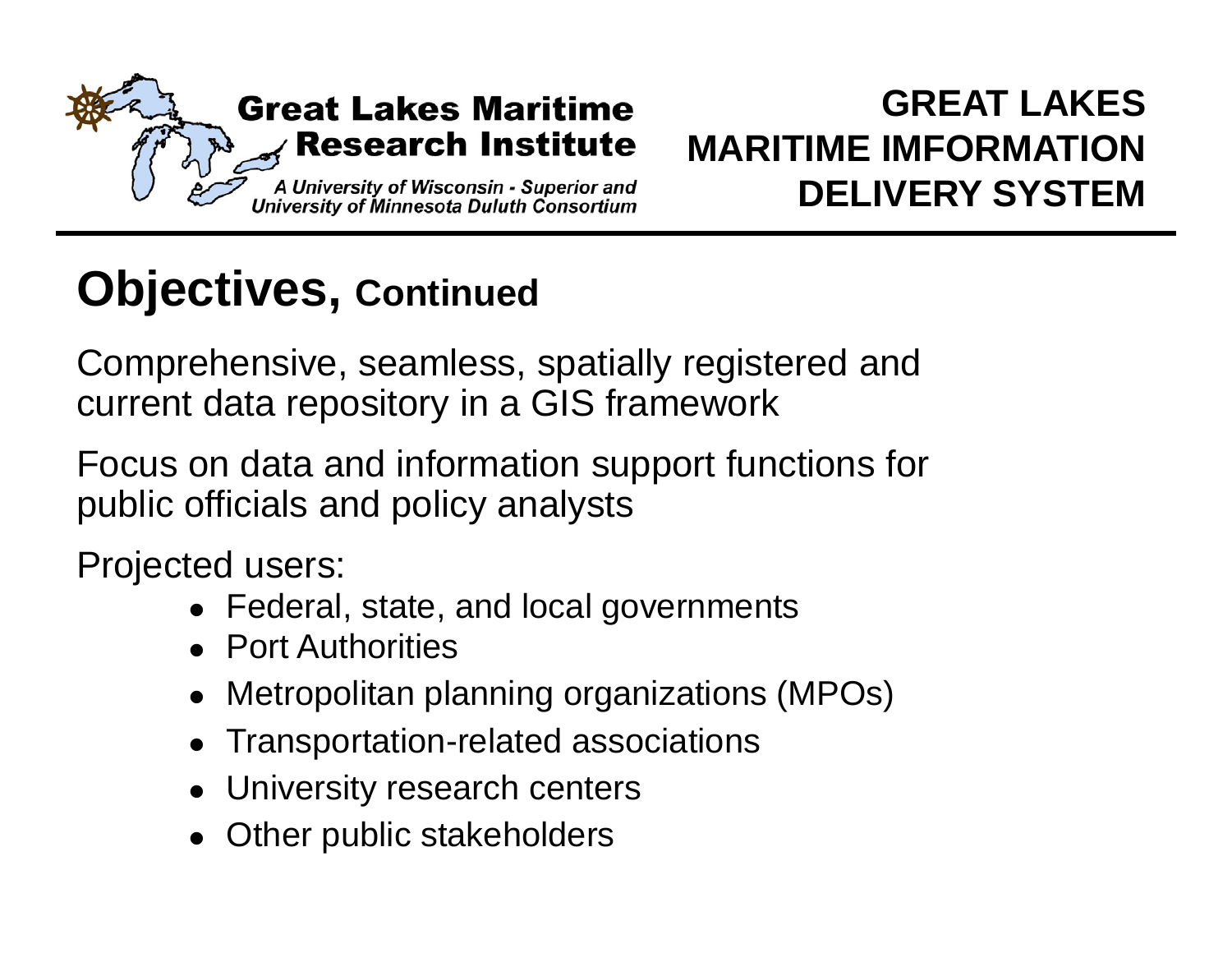

# **Data Residing in Repository to Date**

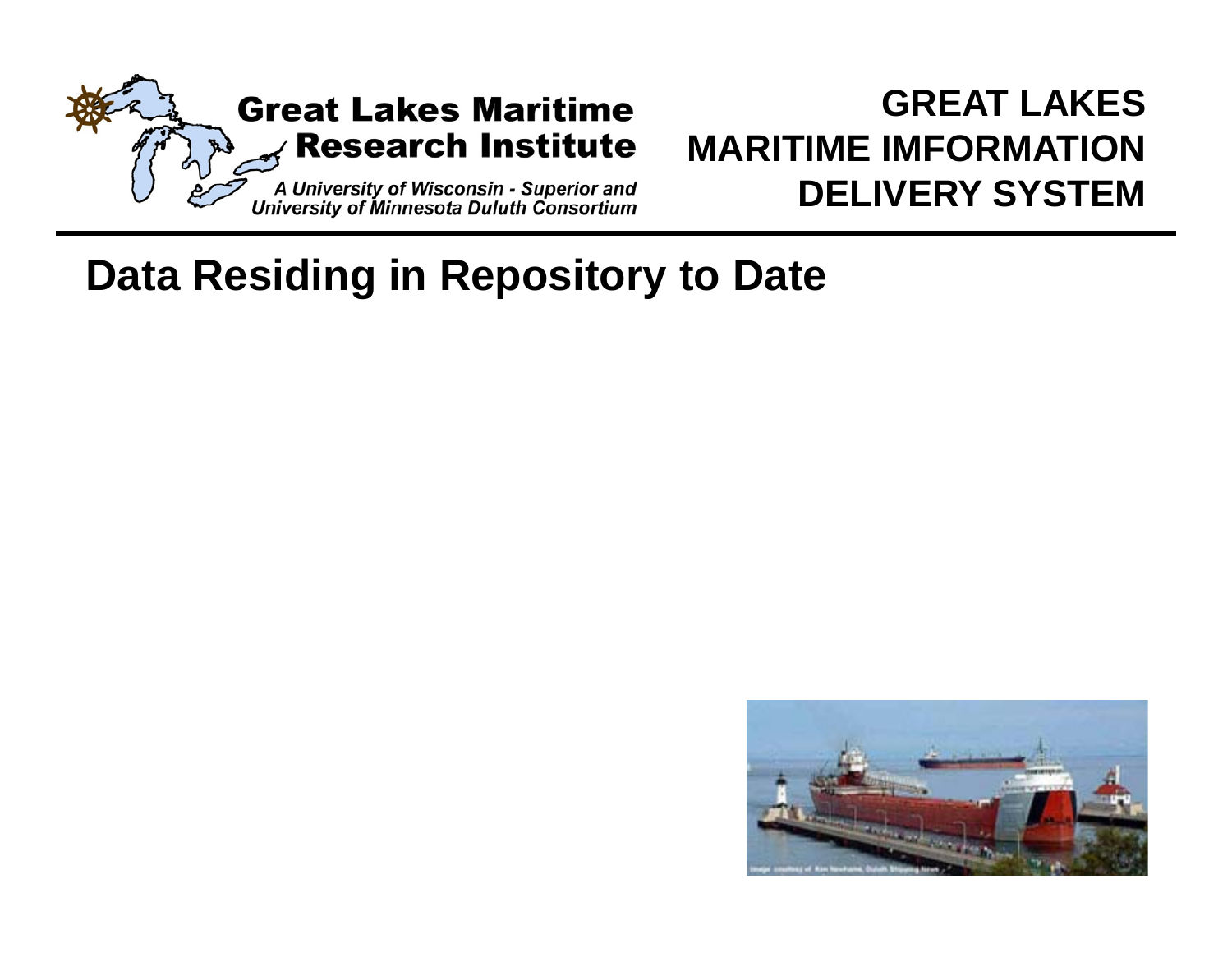

# **Data Residing in Repository to Date**

# **O/D Flow Data**

- Local/Regional flows within the region
- $\bullet$  Flows into and out of the region
- International Flows
- Flows across international boundaries
- Flows by Commodity Type and by Mode

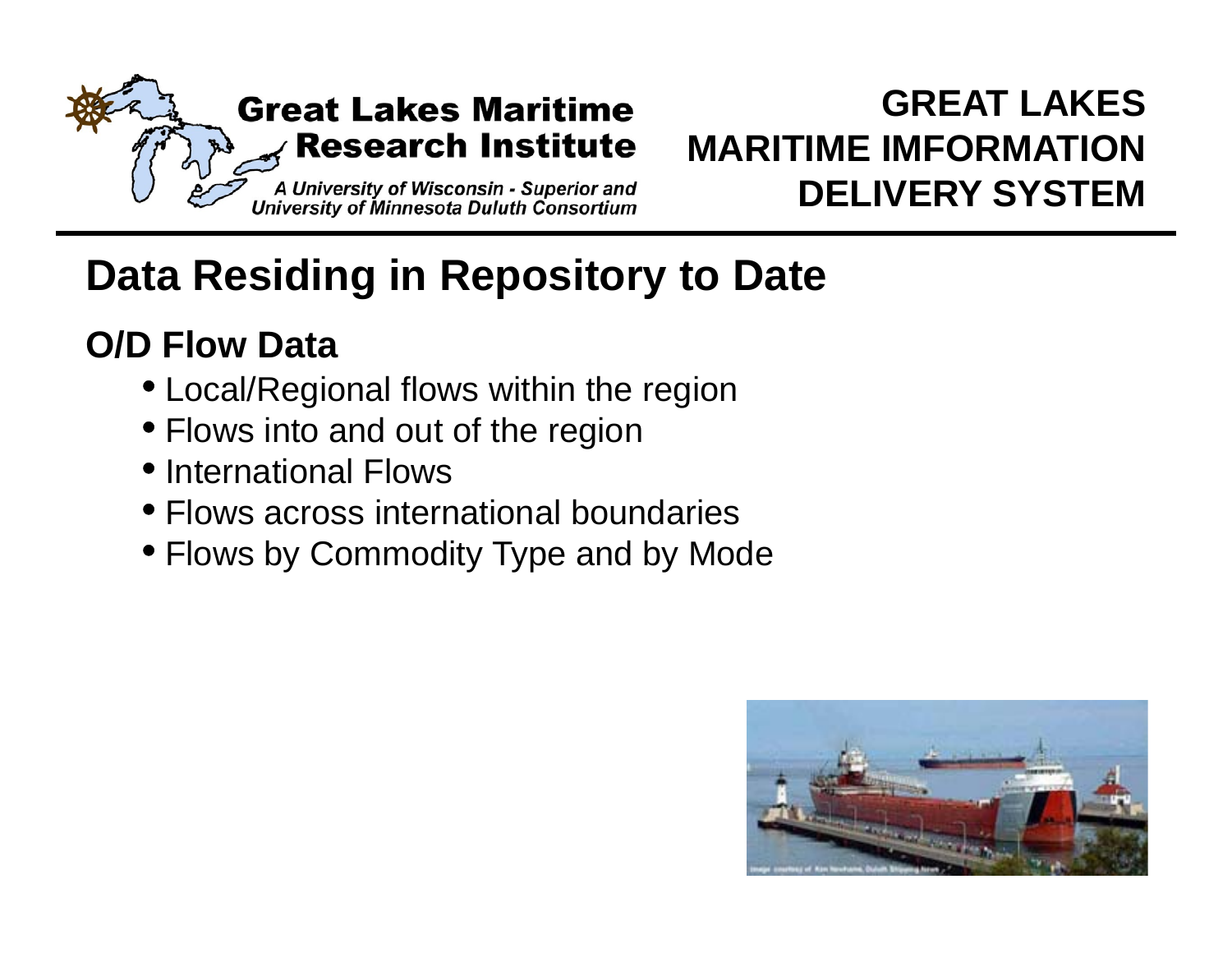

# **Data Residing in Repository to Date**

# **O/D Flow Data**

- Local/Regional flows within the region
- $\bullet$  Flows into and out of the region
- International Flows
- Flows across international boundaries
- Flows by Commodity Type and by Mode

# **Traffic Flows by Link**

- $\bullet$  Highway Truck Traffic Volume (AADTT)
- $\bullet$  Air Freight Flows
- Waterborne Traffic Volumes by Commodity (Great Lakes)
- Railroad Traffic Volumes Class I Links

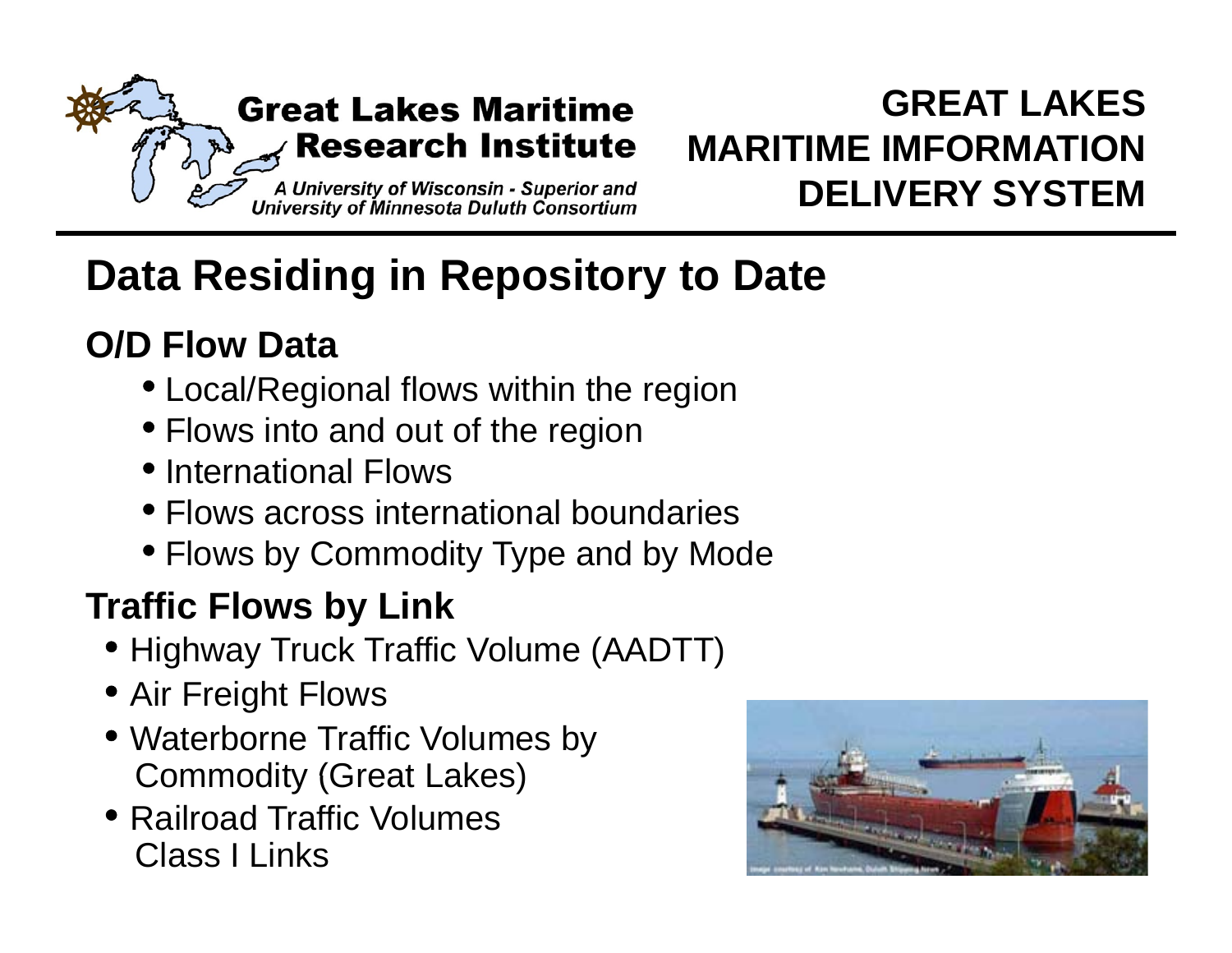

# **Data Currently Residing in Repository, Continued**

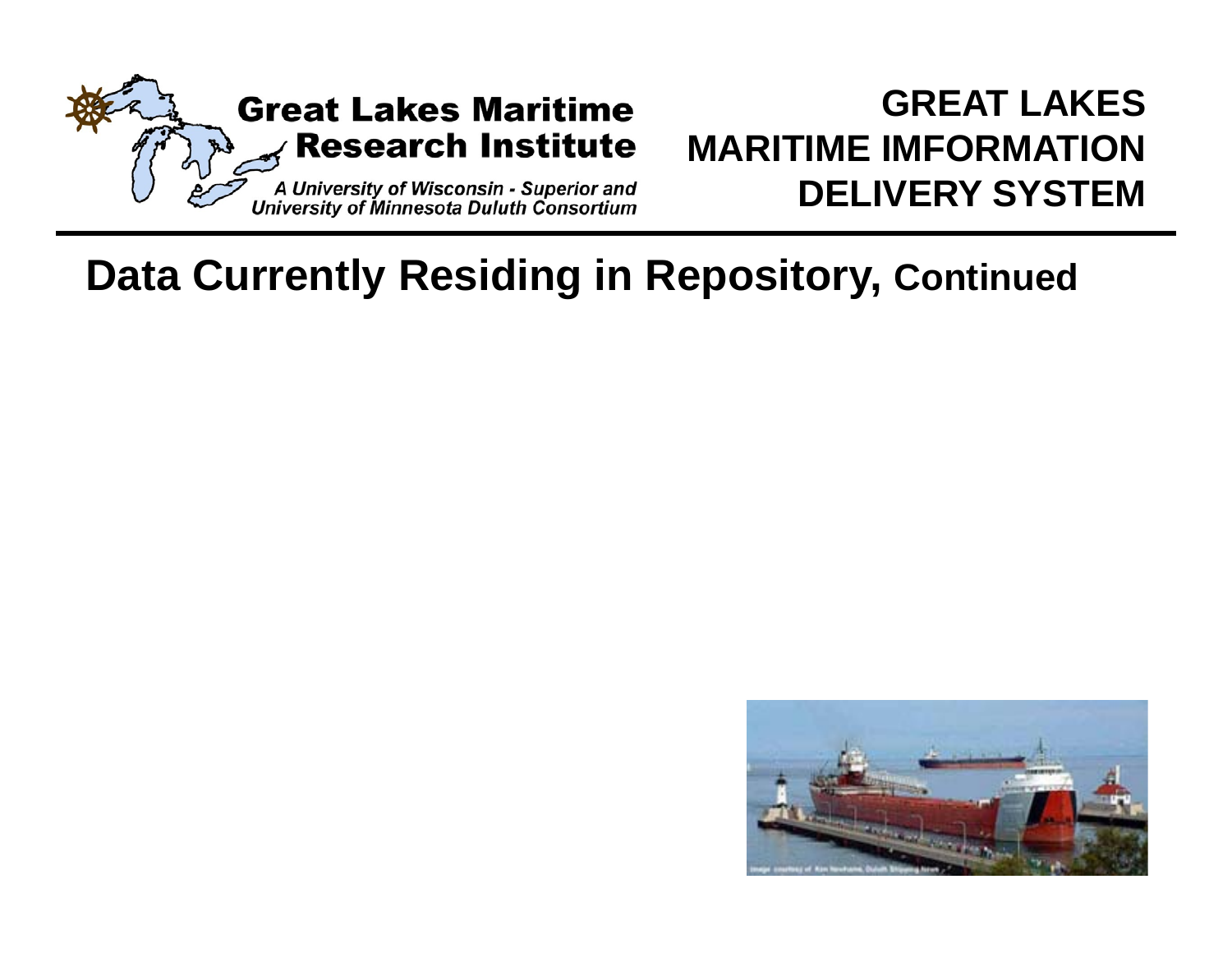

# **Data Currently Residing in Repository, Continued**

### **Transportation Facilities**

- Intermodal Terminals
- Ports
- O Airports
- Rail Yards
- Weigh Stations
- Toll Facilities
- Customs Stations

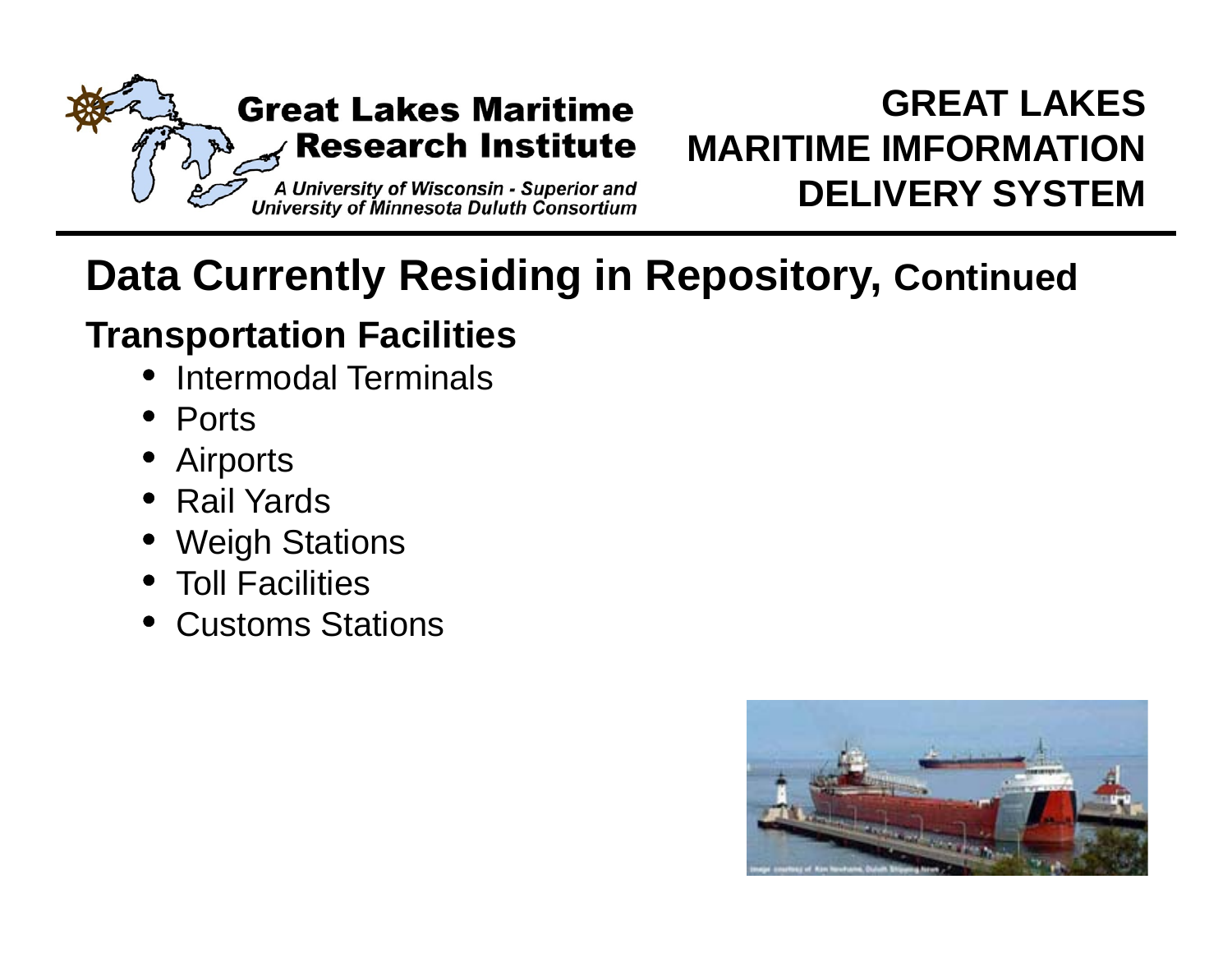

# **Data Currently Residing in Repository, Continued**

# **Transportation Facilities**

- Intermodal Terminals
- Ports
- O Airports
- Rail Yards
- Weigh Stations
- Toll Facilities
- Customs Stations

# **Demand Data / OD Base Data**

- Economic Production Measures by Sector (*e.g.*, employment)
- Population / Market Characteristics

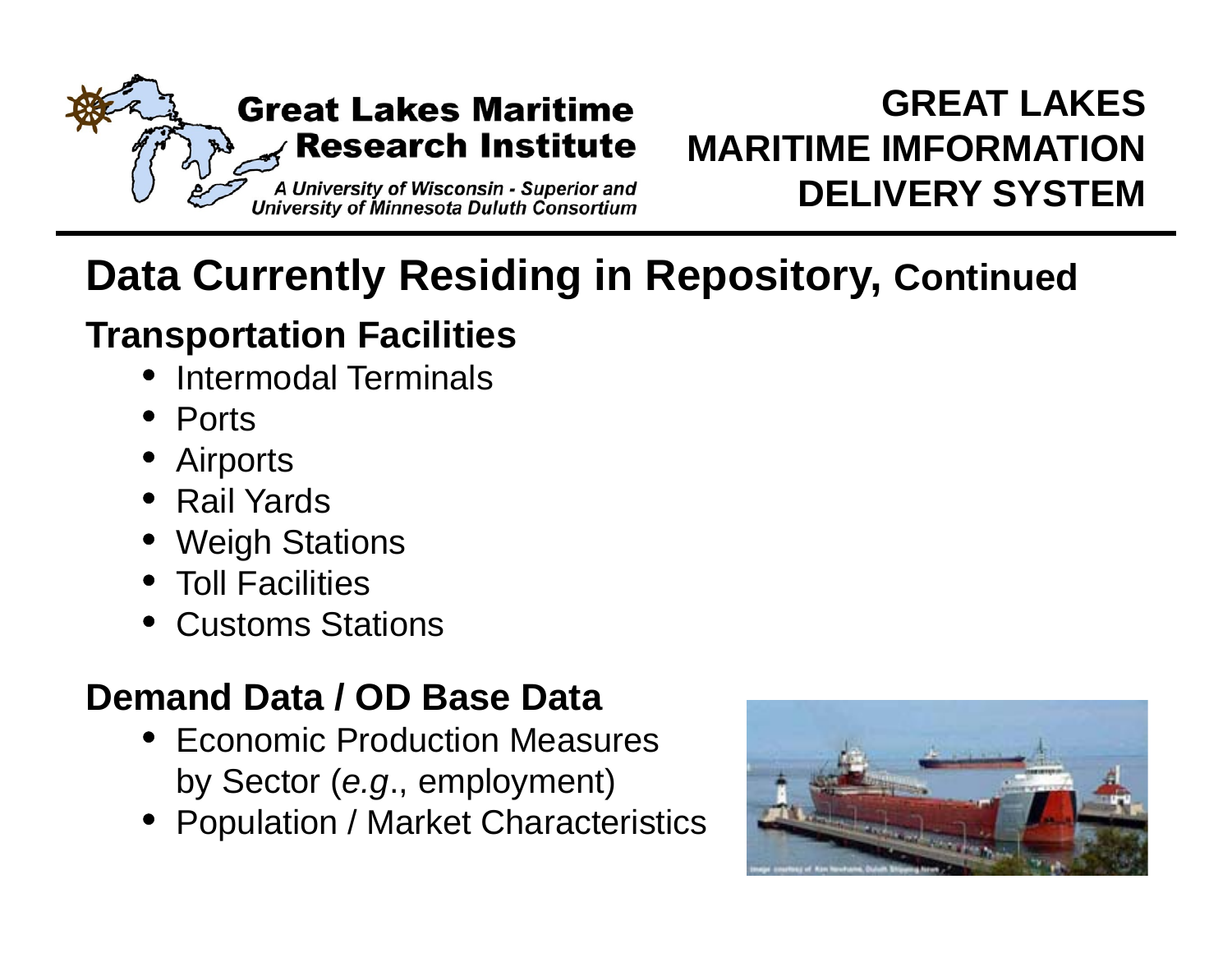

# **Data Currently Residing in Repository, Continued**

### **Transportation Facilities Documentation**

- Intermodal Terminals
- Ports
- O
- Rail Yards
- Weigh Stations
- Toll Facilities
- Customs Stations

# **Demand Data / OD Base Data**

- Economic Production Measures by Sector (*e.g.*, employment)
- Population / Market Characteristics

# • Metadata

- Data Dictionary
- Airports **z Andrew Struck Contract Contract** Post Contract Pocumentation
	- User Guides / Manuals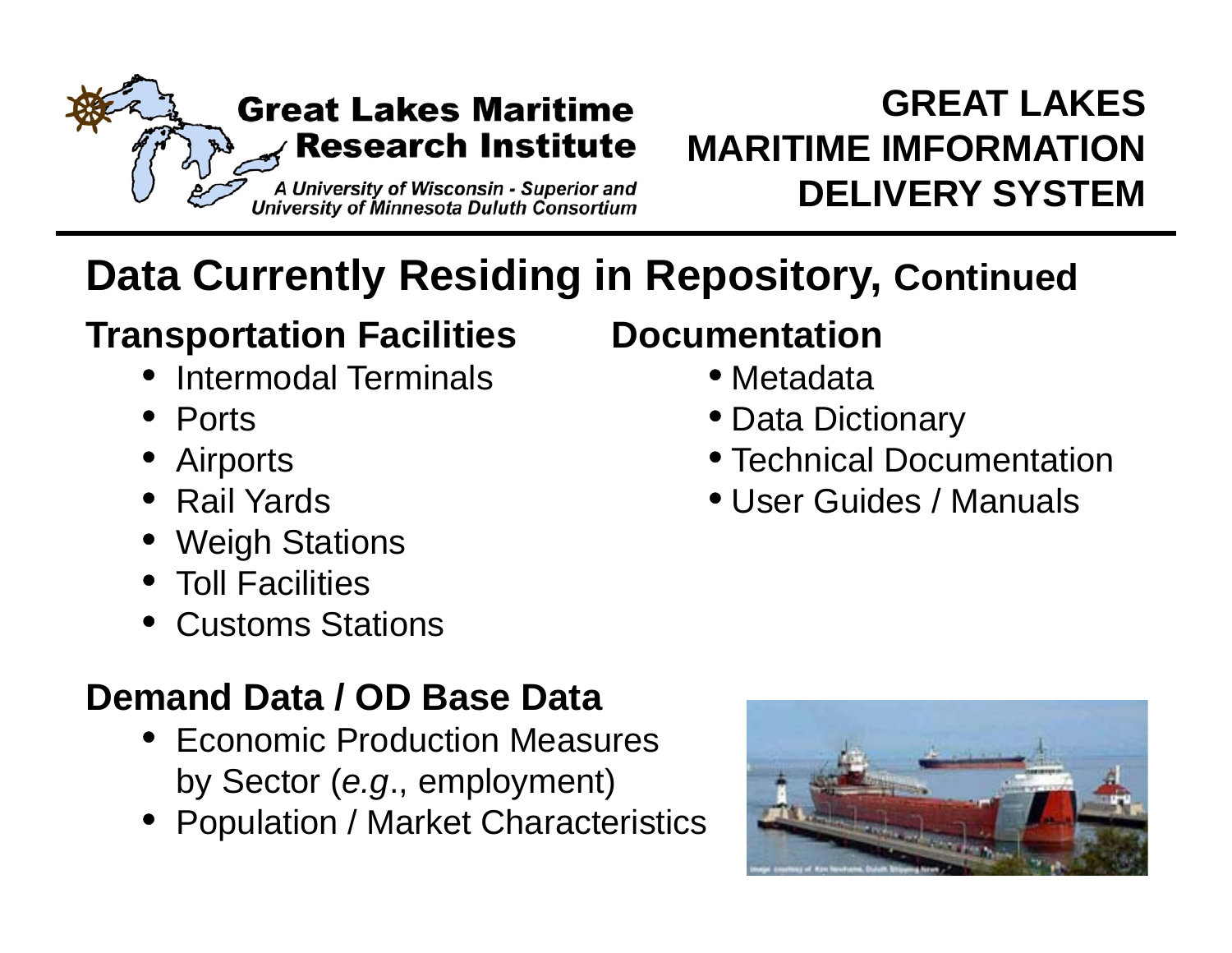

# **Data Currently Residing in Repository, Continued**

### **Transportation Facilities Documentation**

- Intermodal Terminals
- Ports
- O
- Rail Yards
- Weigh Stations
- Toll Facilities
- Customs Stations

- Metadata
- Data Dictionary
- Airports **z Andrew Struck Contract Contract** Post Contract Pocumentation
	- User Guides / Manuals

# **Detailed Data List Available**

# **Demand Data / OD Base Data**

- Economic Production Measures by Sector *(e.g., employment)*
- Population / Market Characteristics

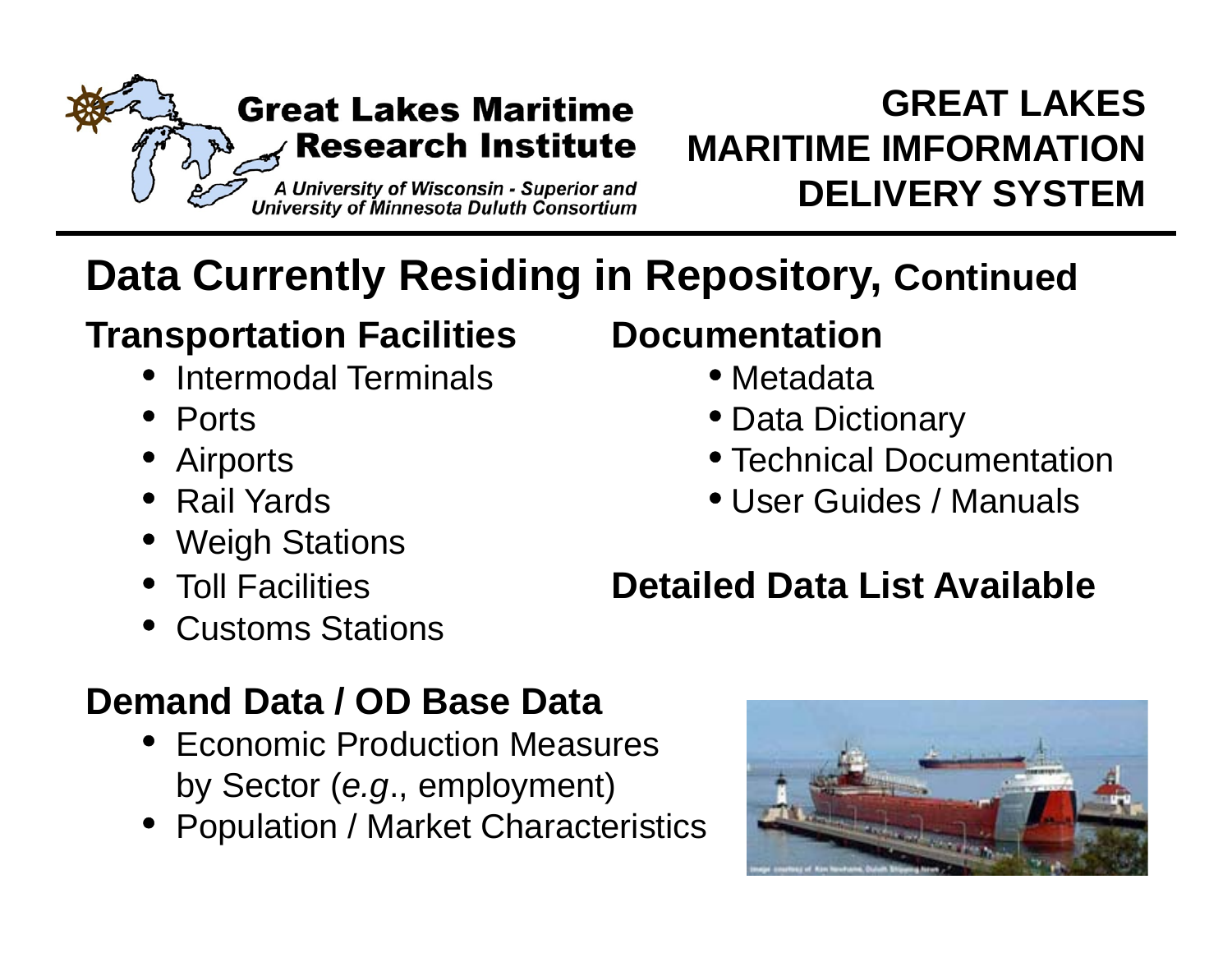

# **Project Web Site**

# *Access at: http://maritime.utoledo.edu*

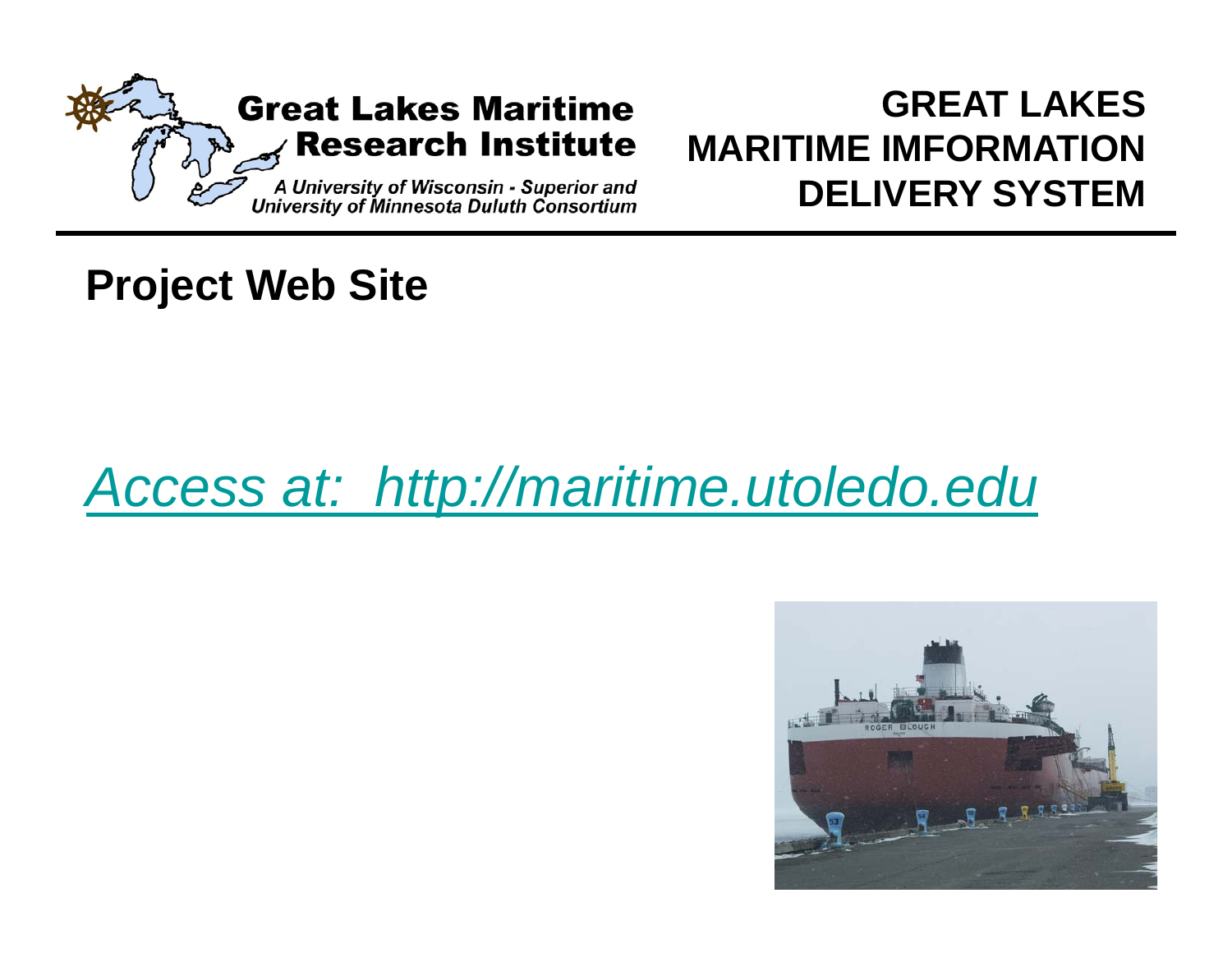

# **Related Projects**

- $\bullet$  Data Collection: USACE Master Docks Plus Data Collection
	- Develop and Test New Methods for Data Collection
		- -*S t llit I d Ai Ph t Satellite Imagery and Air Photos*
		- -*Web-Based Data Entry*
		- -*Telephone Survey*
		- -*Sit Vi it Site Visits*
	- Test Methods at Selected Ports (Sponsor: USACE)
- Data Management: Development of Data Library Functions, Training, and User Interface Improvements (UT-UTC)
- Data Collection: Landside Modes (CFIRE)
- Data Collection: AIS Acquisition (Great Lakes and Seaway Shipping Online, Inc.)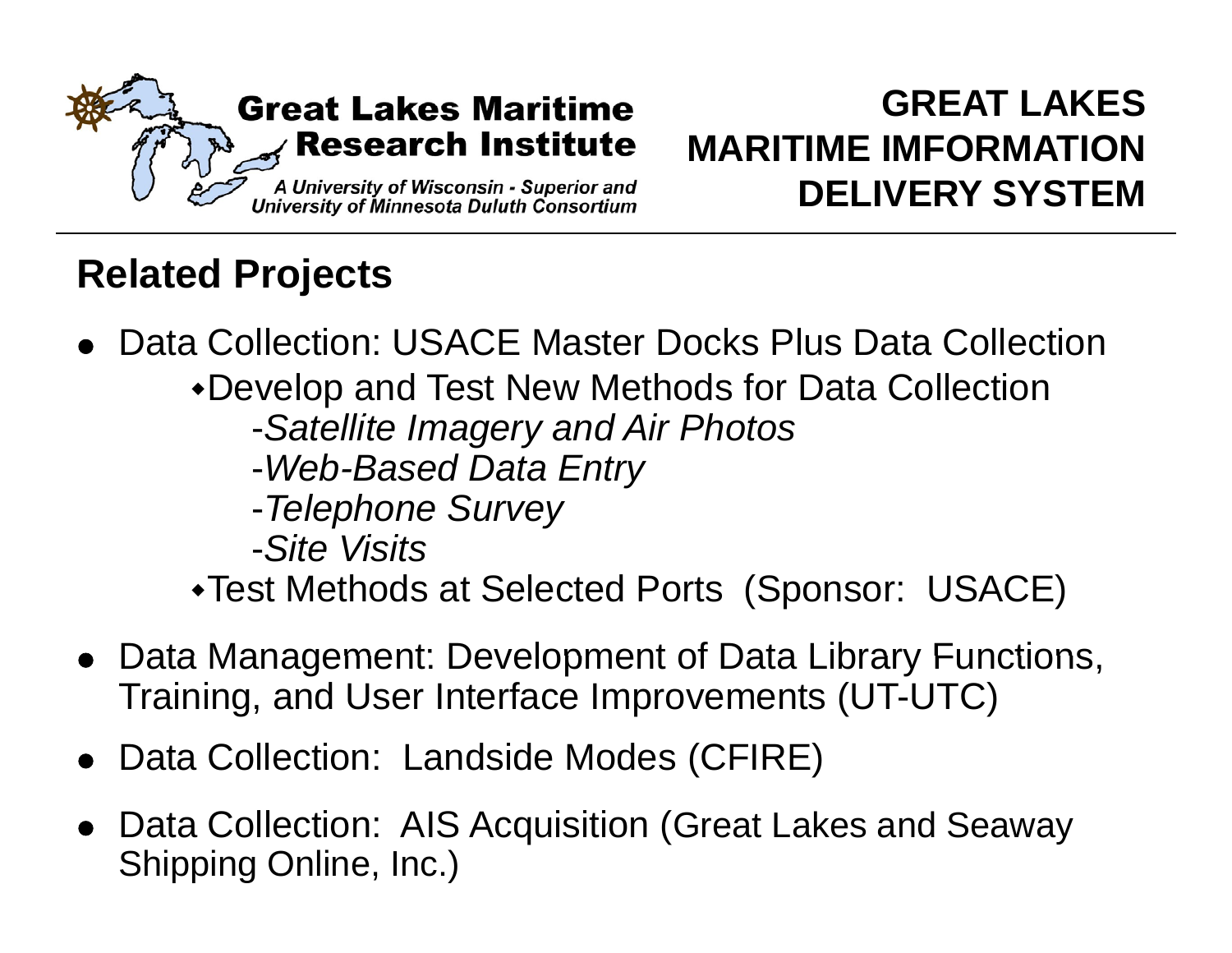

# **LOOKING AHEAD:**

- Transition to Self Sufficiency:
	- *Great Lakes Maritime Information Exchange (GLMIX)*
	- *Partnerships: Greenwood's Guide / Harbor House*
	- *Seek Additional Funding Sources*
- New Data
- Metadata Warehouse / Library Functions
- Continual Updating and Additions to Project Web Site
	- *Atlas of Great Lakes Maritime Commerce*
- Customized Data Query / Analysis / Information Retrieval within MWFV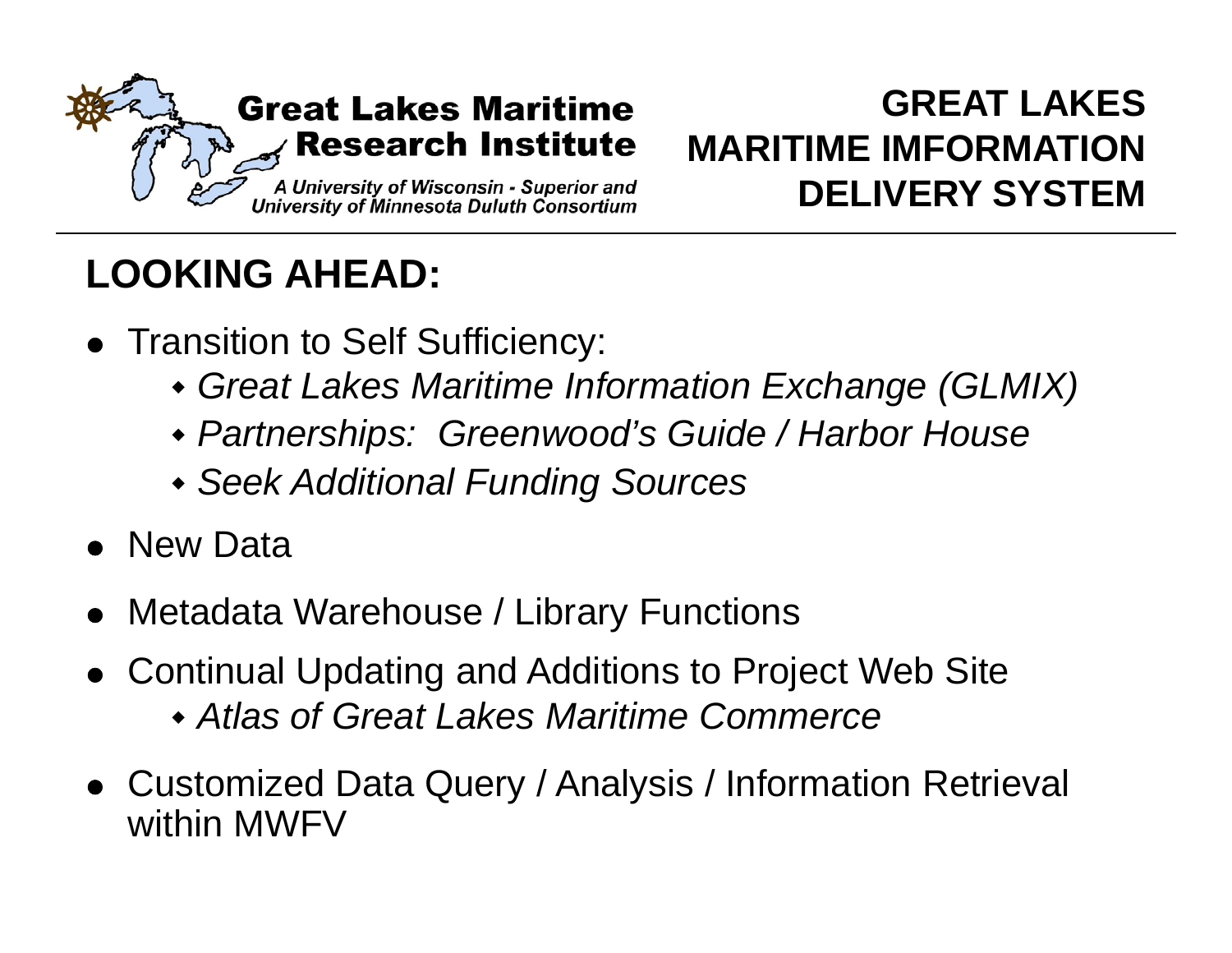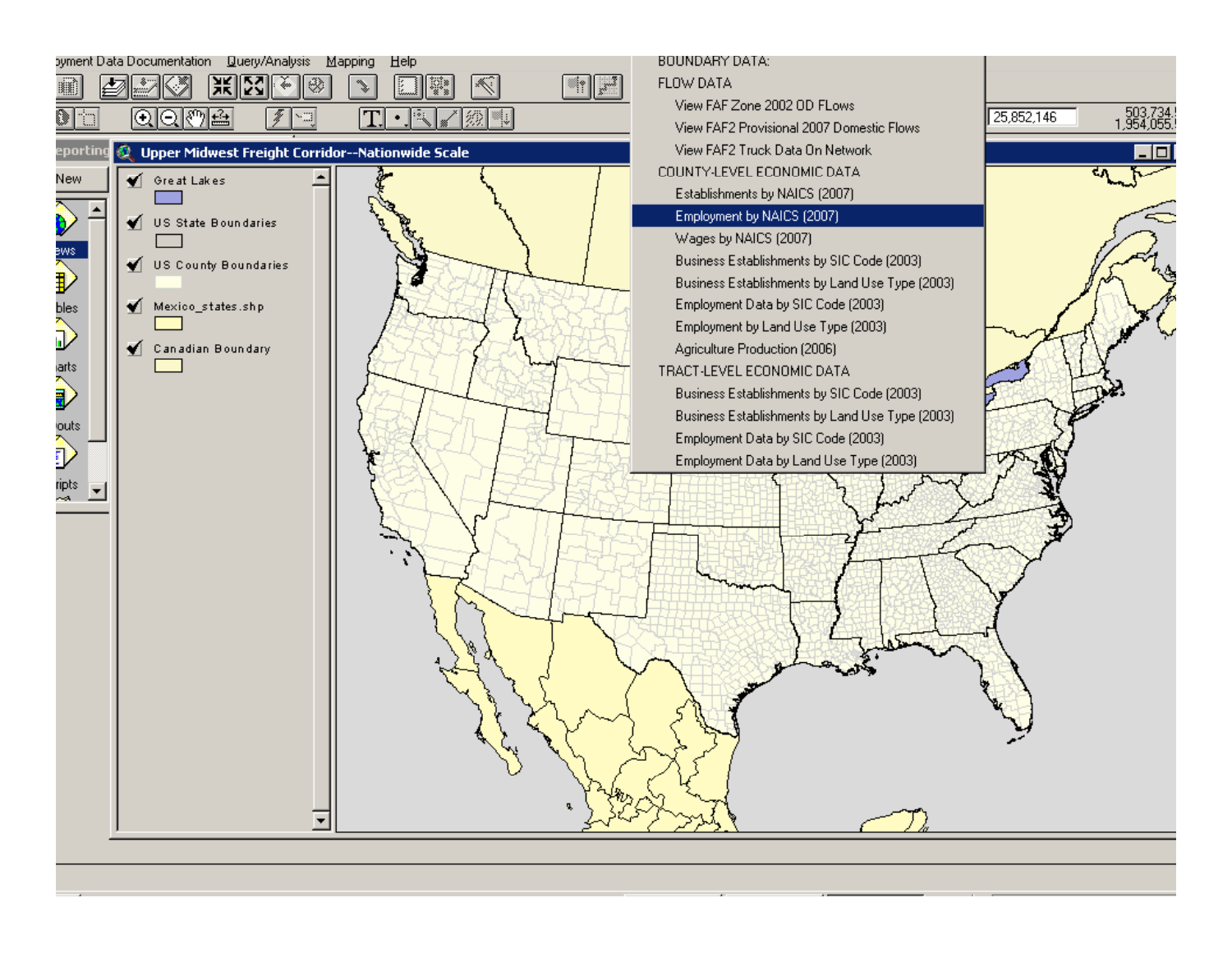| byment Data Documentation Query/Analysis Mapping<br>Help            |                             |                                                                                       |                                                     |  |  |  |  |  |  |
|---------------------------------------------------------------------|-----------------------------|---------------------------------------------------------------------------------------|-----------------------------------------------------|--|--|--|--|--|--|
| 黑<br>23<br>$ \mathcal{N} $ in<br> ॐ<br>E<br>↘                       |                             |                                                                                       |                                                     |  |  |  |  |  |  |
| t                                                                   | [0]이(~)[스]                  | T<br>$\bullet$ $\overline{\mathbb{R}}$<br><b>烈性</b>                                   | $-2,341,730,$<br>$-631,487.$<br>Scale 1: 25,852,146 |  |  |  |  |  |  |
| C Upper Midwest Freight Corridor--Nationwide Scale<br>eporting<br>п |                             |                                                                                       |                                                     |  |  |  |  |  |  |
| New                                                                 | $\blacklozenge$ Great Lakes | 事                                                                                     |                                                     |  |  |  |  |  |  |
|                                                                     | US State Boundaries         | <b>S. Display County-Level Economic Data</b>                                          | $-10 \times$                                        |  |  |  |  |  |  |
|                                                                     |                             |                                                                                       |                                                     |  |  |  |  |  |  |
| Đ                                                                   | US County Boundarie         | Double Click on Desired Sector for Employment by County:                              |                                                     |  |  |  |  |  |  |
| bles<br>D                                                           | Mexico_states.shp           | Emp111: Crop production                                                               |                                                     |  |  |  |  |  |  |
|                                                                     |                             | Emp112: Animal production                                                             |                                                     |  |  |  |  |  |  |
|                                                                     | Canadian Boundary           | Emp113: Forestry and logging<br>Emp114: Fishing hunting and trapping                  |                                                     |  |  |  |  |  |  |
| iarts                                                               |                             | Emp115: Agriculture and forestry support activities                                   |                                                     |  |  |  |  |  |  |
| Î                                                                   |                             | Emp211: Oil and gas extraction                                                        |                                                     |  |  |  |  |  |  |
|                                                                     |                             | Emp212: Mining except oil and gas                                                     |                                                     |  |  |  |  |  |  |
| outs                                                                |                             | Emp213: Support activities for mining                                                 |                                                     |  |  |  |  |  |  |
| J                                                                   |                             | Emp221: Utilities                                                                     |                                                     |  |  |  |  |  |  |
| ripts                                                               |                             | Emp236: Construction of Buildings<br>Emp237: Heavy and Civil Engineering Construction |                                                     |  |  |  |  |  |  |
|                                                                     |                             | Emp238: Specialty Trade Contractors<br>$\blacktriangledown$                           |                                                     |  |  |  |  |  |  |
|                                                                     |                             |                                                                                       |                                                     |  |  |  |  |  |  |
|                                                                     |                             |                                                                                       | Quit                                                |  |  |  |  |  |  |
|                                                                     |                             |                                                                                       |                                                     |  |  |  |  |  |  |
|                                                                     |                             |                                                                                       |                                                     |  |  |  |  |  |  |
|                                                                     |                             |                                                                                       |                                                     |  |  |  |  |  |  |
|                                                                     |                             |                                                                                       |                                                     |  |  |  |  |  |  |
|                                                                     |                             |                                                                                       |                                                     |  |  |  |  |  |  |
|                                                                     |                             |                                                                                       |                                                     |  |  |  |  |  |  |
|                                                                     |                             |                                                                                       |                                                     |  |  |  |  |  |  |
|                                                                     |                             |                                                                                       |                                                     |  |  |  |  |  |  |
|                                                                     |                             |                                                                                       |                                                     |  |  |  |  |  |  |
|                                                                     |                             |                                                                                       |                                                     |  |  |  |  |  |  |
|                                                                     |                             |                                                                                       |                                                     |  |  |  |  |  |  |
|                                                                     |                             |                                                                                       |                                                     |  |  |  |  |  |  |
|                                                                     |                             |                                                                                       |                                                     |  |  |  |  |  |  |
|                                                                     |                             |                                                                                       |                                                     |  |  |  |  |  |  |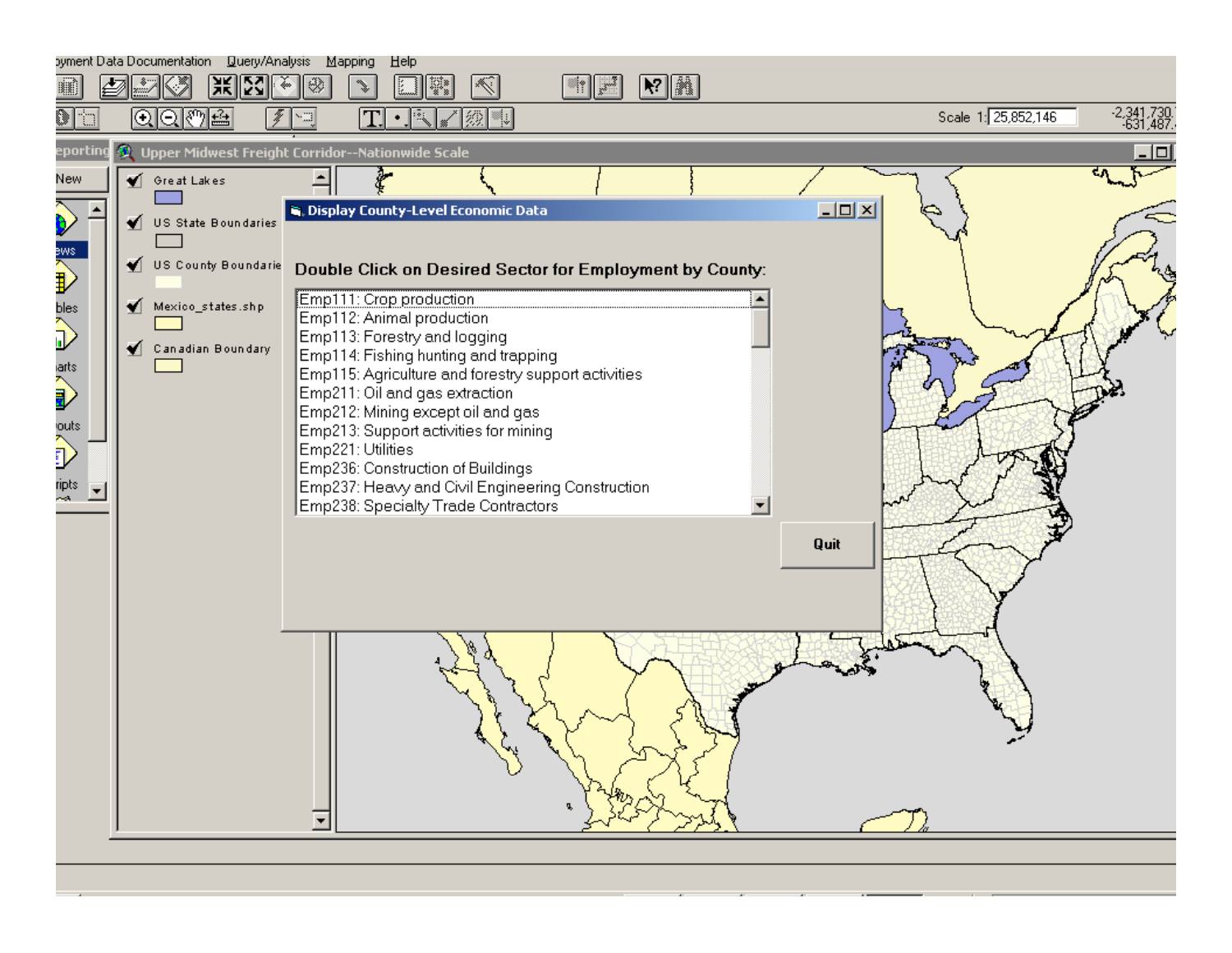| ▶?∥▒<br>◈<br>K.                                                                                                      |                          |  |  |  |  |  |  |  |  |
|----------------------------------------------------------------------------------------------------------------------|--------------------------|--|--|--|--|--|--|--|--|
|                                                                                                                      |                          |  |  |  |  |  |  |  |  |
| Scale 1: 25,852,146<br> ⊙  ⊝  ල  ∰  ≙ <br>0<br>$\bullet$ $\mathbb{R}$<br>્<br>豲                                      | -905, 317.<br>-747, 768. |  |  |  |  |  |  |  |  |
| eporting<br>Upper Midwest Freight Corridor--Nationwide Scale                                                         | $\Box$                   |  |  |  |  |  |  |  |  |
| ♦ Great Lakes<br>New                                                                                                 |                          |  |  |  |  |  |  |  |  |
| <u>니미지</u><br><b>S. Display County-Level Economic Data</b><br>V US State Boundaries                                  |                          |  |  |  |  |  |  |  |  |
|                                                                                                                      |                          |  |  |  |  |  |  |  |  |
| $\mathbf{F}$<br>US County Boundarie<br>Double Click on Desired Sector for Employment by County:                      |                          |  |  |  |  |  |  |  |  |
| <b>View Map</b><br>Emp322: Paper manufacturing<br>Mexico_states.shp                                                  |                          |  |  |  |  |  |  |  |  |
| bles<br>D<br>Emp323: Printing and related support activities<br>Emp324: Petroleum and coal products manufacturing    |                          |  |  |  |  |  |  |  |  |
| Canadian Boundary<br>Compute<br>Emp325: Chemical manufacturing<br><b>Accessibility</b>                               |                          |  |  |  |  |  |  |  |  |
| arts<br>D<br>Emp326: Plastics and rubber products manufacturing<br>Emp327: Nonmetallic mineral product manufacturing |                          |  |  |  |  |  |  |  |  |
| Emp331: Primary metal manufacturing<br>Emp332: Fabricated metal product manufacturing                                |                          |  |  |  |  |  |  |  |  |
| <sub>outs</sub><br>D<br>Emp333: Machinery manufacturing                                                              |                          |  |  |  |  |  |  |  |  |
| Emp334: Computer and electronic product manufacturing<br>Emp335: Electrical equipment and appliance mfg.<br>ripts    |                          |  |  |  |  |  |  |  |  |
| Emp336: Transportation equipment manufacturing                                                                       |                          |  |  |  |  |  |  |  |  |
| Quit                                                                                                                 |                          |  |  |  |  |  |  |  |  |
| Enter Column Heading (10 Characters max):                                                                            |                          |  |  |  |  |  |  |  |  |
|                                                                                                                      |                          |  |  |  |  |  |  |  |  |
|                                                                                                                      |                          |  |  |  |  |  |  |  |  |
|                                                                                                                      |                          |  |  |  |  |  |  |  |  |
|                                                                                                                      |                          |  |  |  |  |  |  |  |  |
|                                                                                                                      |                          |  |  |  |  |  |  |  |  |
|                                                                                                                      |                          |  |  |  |  |  |  |  |  |
|                                                                                                                      |                          |  |  |  |  |  |  |  |  |
|                                                                                                                      |                          |  |  |  |  |  |  |  |  |
|                                                                                                                      |                          |  |  |  |  |  |  |  |  |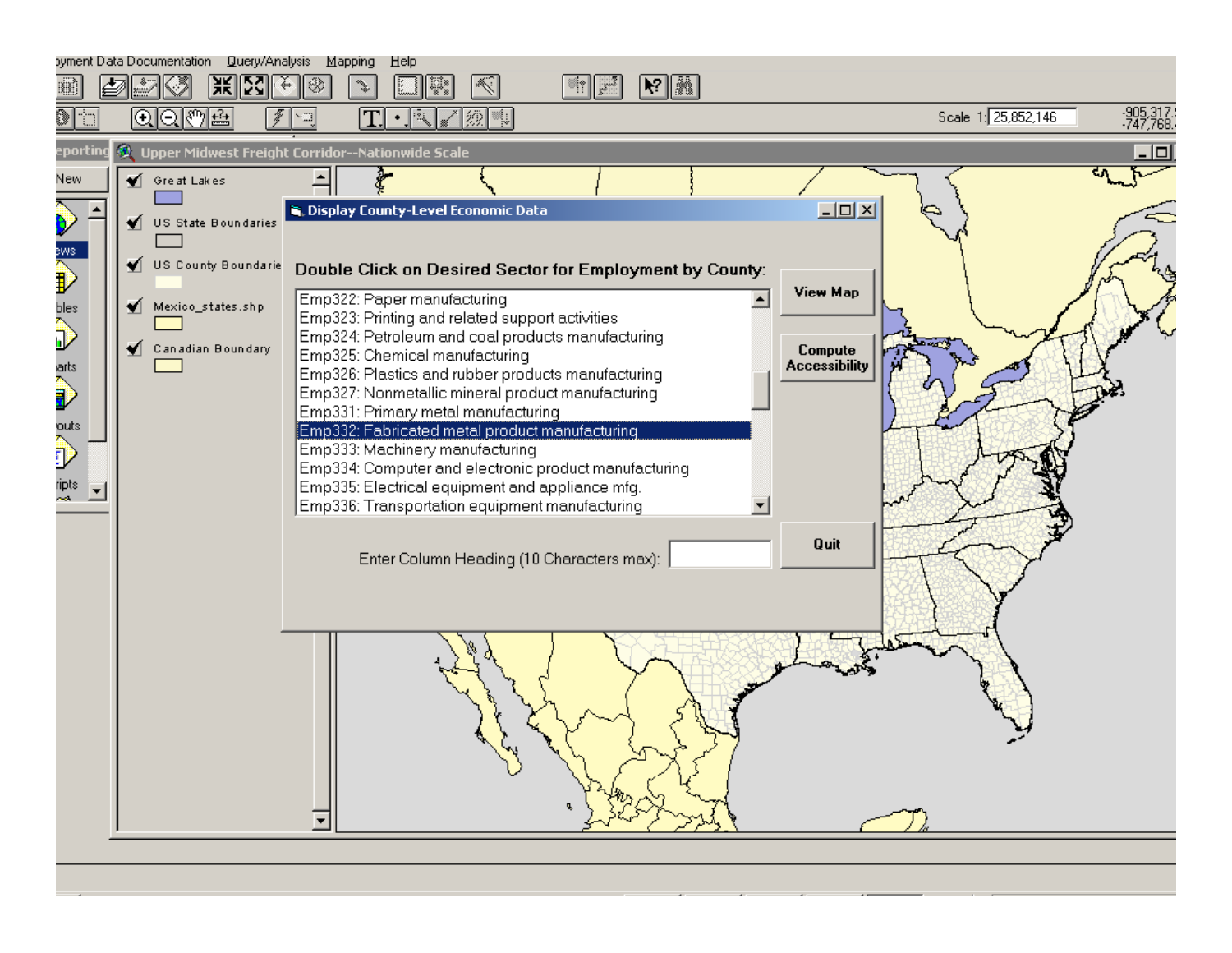| ▓                                                                                                                                                                                                        | byment Data Documentation Query/Analysis Mapping<br>ļЖ | Help<br>◈<br>₩<br>V.                                                      | $\left\  \mathbf{R}^2 \right\ $ .<br>≋ः∥                          |                                                 |
|----------------------------------------------------------------------------------------------------------------------------------------------------------------------------------------------------------|--------------------------------------------------------|---------------------------------------------------------------------------|-------------------------------------------------------------------|-------------------------------------------------|
| 0                                                                                                                                                                                                        | $\circ$ 이제소                                            | $\bullet$ $\mathbb{R}$<br>须 <sup>(4)</sup>                                |                                                                   | : 428,493<br>ا.1,151,332<br>Scale 1: 25,852,146 |
| eporting                                                                                                                                                                                                 |                                                        | Upper Midwest Freight Corridor--Nationwide Scale                          |                                                                   | 10 I                                            |
| New                                                                                                                                                                                                      | $\blacklozenge$ Great Lakes                            | ł                                                                         |                                                                   |                                                 |
|                                                                                                                                                                                                          |                                                        | <sup>1</sup> Display County-Level Economic Data                           |                                                                   | $-10 \times$                                    |
|                                                                                                                                                                                                          | √ US State Boundaries                                  |                                                                           |                                                                   |                                                 |
| ws<br>D                                                                                                                                                                                                  | US County Boundarie                                    | <b>Compute Accessibility Indices</b>                                      |                                                                   |                                                 |
|                                                                                                                                                                                                          | Mexico_states.shp                                      | <b>Select Distance Metric</b><br><b>C</b> Great Circle Mileage            |                                                                   | View Map                                        |
| bles<br>D                                                                                                                                                                                                |                                                        | C HighwayMileage                                                          |                                                                   |                                                 |
|                                                                                                                                                                                                          | Canadian Boundary                                      | ← Highway Impedance<br>C Rail Mileage                                     |                                                                   |                                                 |
| arts<br>D                                                                                                                                                                                                |                                                        | Rail Impedance<br>С<br>C Water Mileage                                    |                                                                   |                                                 |
| outs<br>A                                                                                                                                                                                                |                                                        | C Water Impedance                                                         |                                                                   |                                                 |
| D                                                                                                                                                                                                        |                                                        | C Highway-Rail-Highway Impedance                                          |                                                                   |                                                 |
| ripts<br><a< td=""><td></td><td><b>Choose Accessibility Option</b><br/>C Compute Single Site Accessibility</td><td><b>Choose Accessibility Index-</b><br/>C Continuous Density Method</td><td></td></a<> |                                                        | <b>Choose Accessibility Option</b><br>C Compute Single Site Accessibility | <b>Choose Accessibility Index-</b><br>C Continuous Density Method |                                                 |
|                                                                                                                                                                                                          |                                                        | C Compute Accessibility Surface                                           | Rearest Feature Method                                            |                                                 |
|                                                                                                                                                                                                          |                                                        | C Compute Transportation Cost Surface                                     | C Choice Set                                                      | Quit                                            |
|                                                                                                                                                                                                          |                                                        |                                                                           |                                                                   |                                                 |
|                                                                                                                                                                                                          |                                                        |                                                                           |                                                                   |                                                 |
|                                                                                                                                                                                                          |                                                        |                                                                           |                                                                   |                                                 |
|                                                                                                                                                                                                          |                                                        |                                                                           |                                                                   |                                                 |
|                                                                                                                                                                                                          |                                                        |                                                                           |                                                                   |                                                 |
|                                                                                                                                                                                                          |                                                        |                                                                           |                                                                   |                                                 |
|                                                                                                                                                                                                          |                                                        |                                                                           |                                                                   |                                                 |
|                                                                                                                                                                                                          |                                                        |                                                                           |                                                                   |                                                 |
|                                                                                                                                                                                                          |                                                        |                                                                           |                                                                   |                                                 |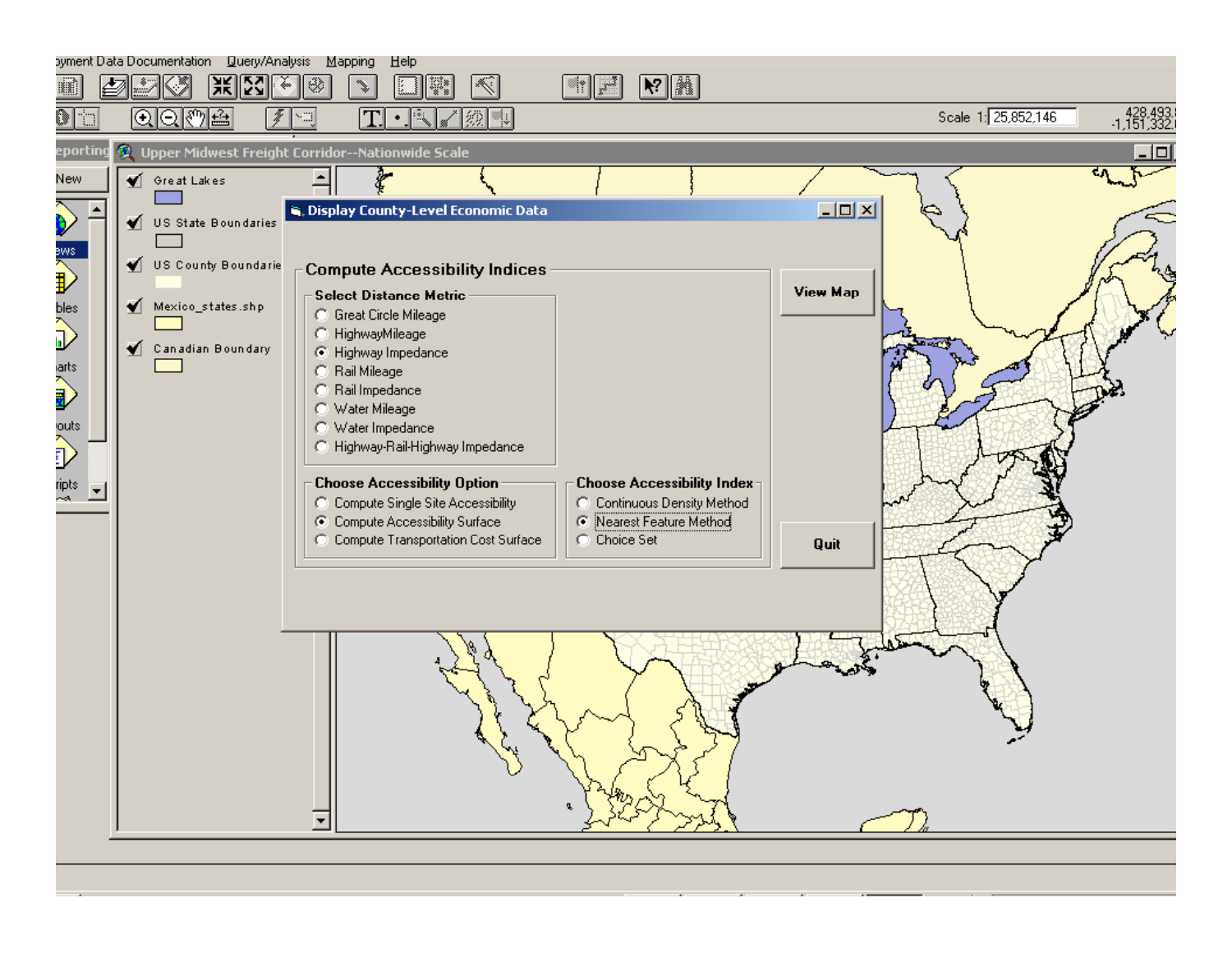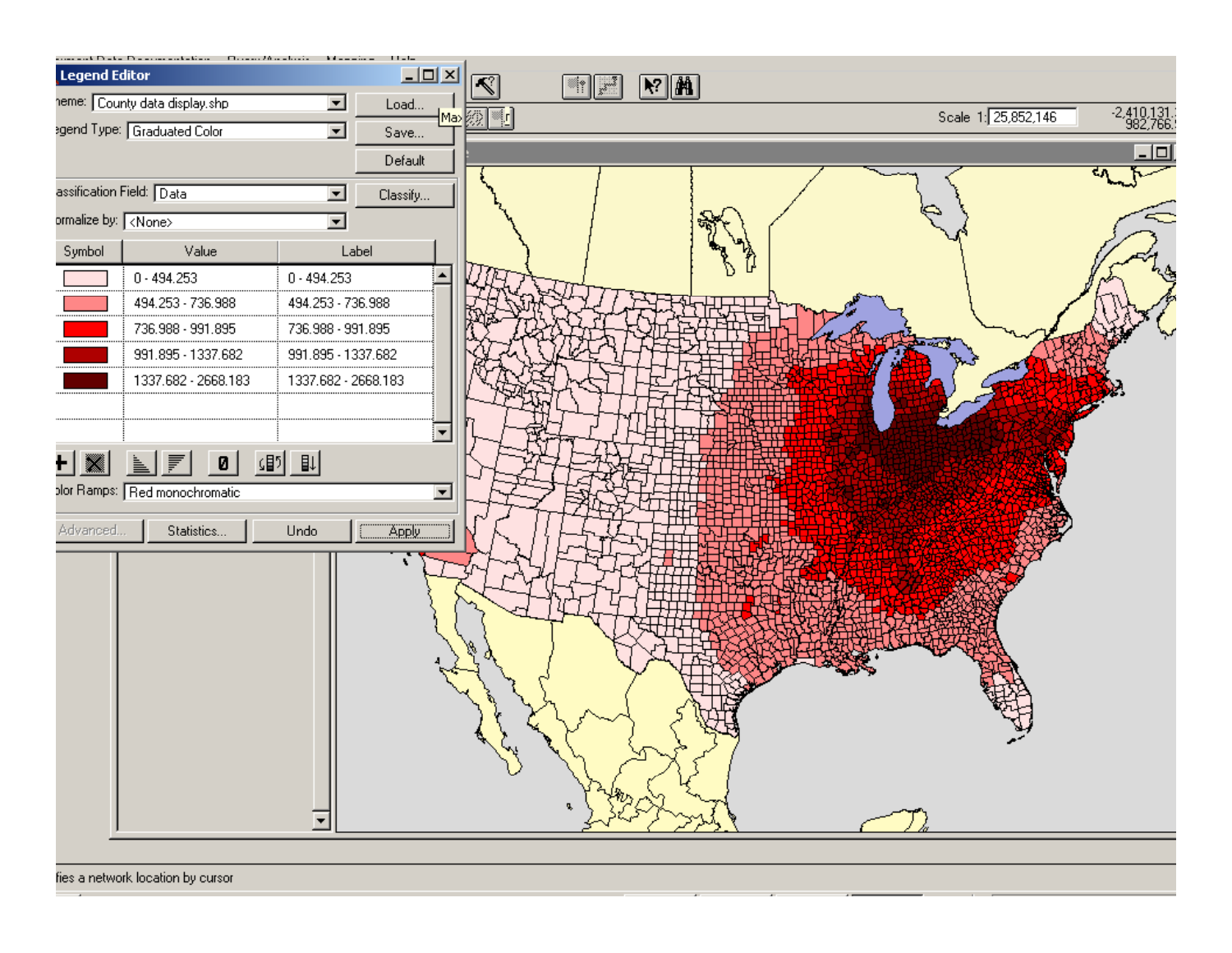# **Great Lakes Maritime Research Institute**

**ILE UNIVERSITY OF** 

### **GREAT LAKESMARITIME IMFORMATIONDELIVERY SYSTEM**

### **Data Analysis Software**

The map at the right displays the density of *wholesale trade* activity in the US among counties. This density map shows the proximity of wholesale distributors relative to each county, weighted by employment. Those regions in the darkest colors have the greatest accessibility to wholesale trade in the U.S.

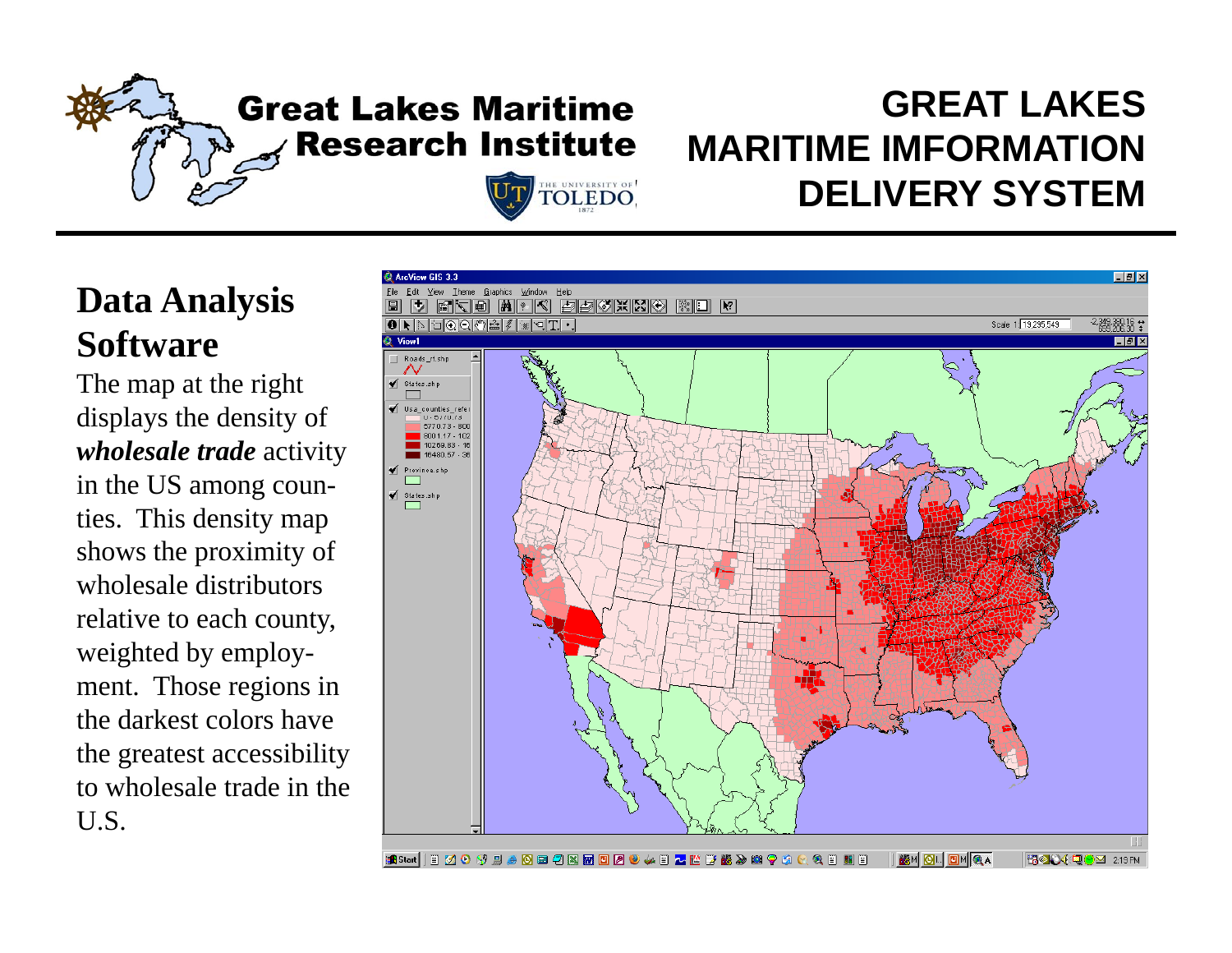# **Great Lakes Maritime Research Institute**

HE UNIVERSITY OF

### **GREAT LAKESMARITIME IMFORMATIONDELIVERY SYSTEM**

### **Data Analysis Software**

MWFV now uses the same software to display the density of *heavy equipment manufacturing by county*. This density map shows the proximity of heavy equipment manufacturersrelative to each county weighted by employment. Those regions in the darkest colors have the greatest accessibility to this sector in the U.S.

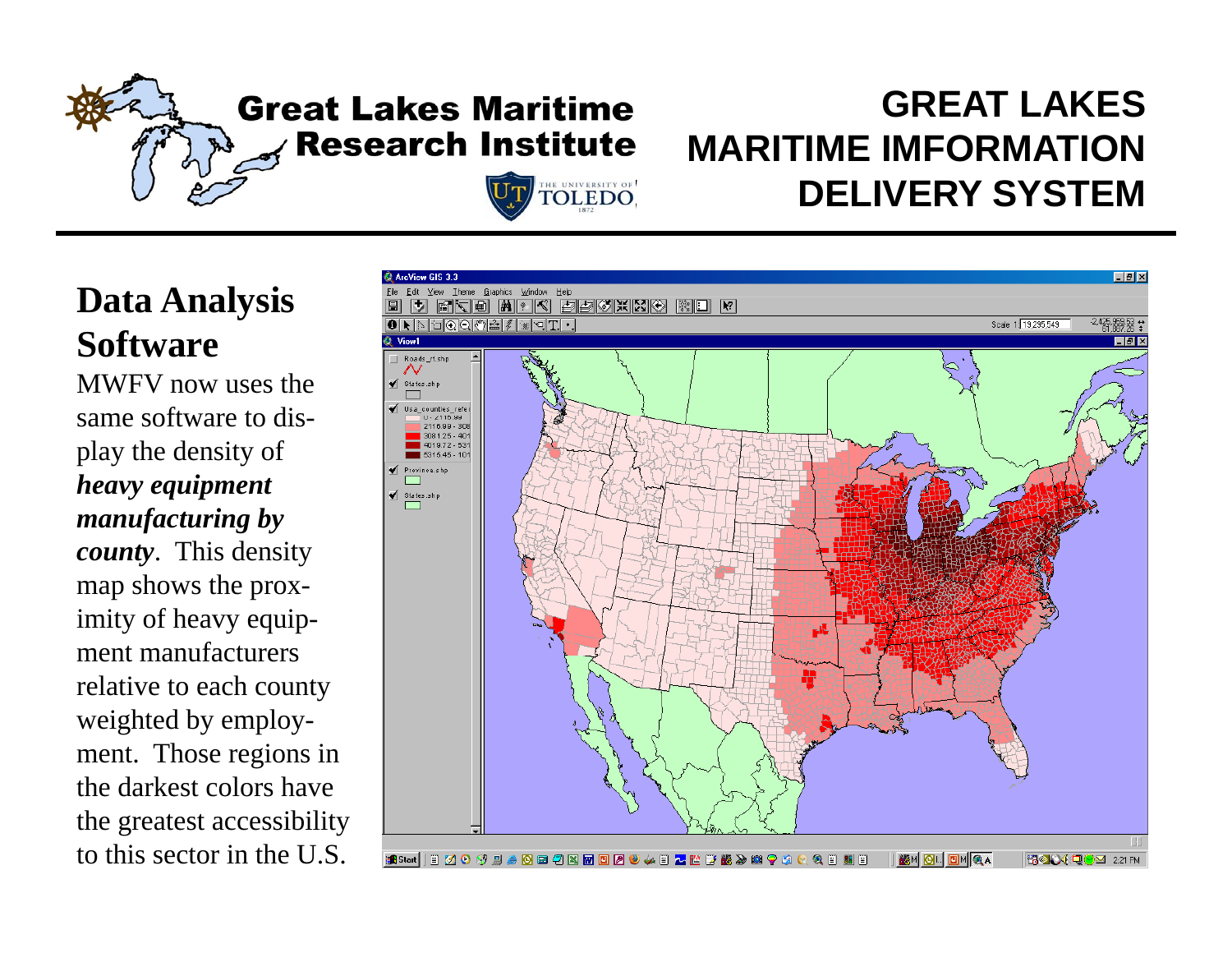

# **LOOKING AHEAD, continued:**

- Development of Analytical Tools
	- Location Analysis and Site Selection Models
	- Accessibility Measures and Trade Area Analysis
	- Economic Indices and Analyses
	- •Intermodal Cargo Routing using Integrated Network
- **Building Information from Data** 
	- *Linking commodity flows to economic output*
	- *E i I t f GL MTS Economic Impacts of*
	- *Analyzing patterns of commodity flows*
- $\bullet$ **Automating Data Acquisition: AIS System Pilot Study**